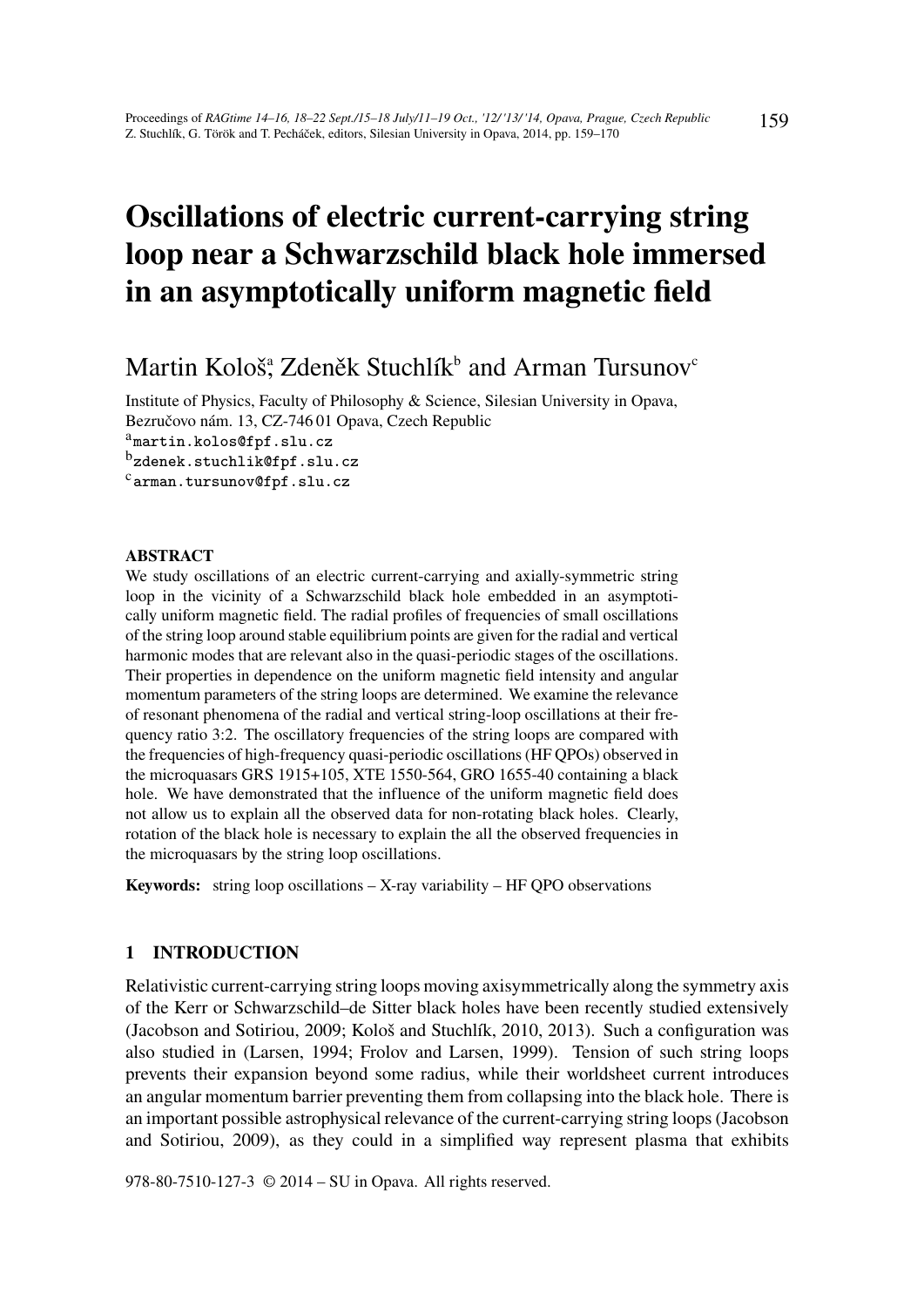associated string-like behaviour via dynamics of the magnetic field lines in the plasma (Christensson and Hindmarsh, 1999; Semenov et al., 2004), or due to thin isolated flux tubes of magnetized plasma that could be described by an one-dimensional string (Spruit, 1981; Semenov and Bernikov, 1991; Cremaschini and Stuchlík, 2013). Motion of electrically charged string loops in combined external gravitational and electromagnetic fields has been recently studied for a Schwarzschild black hole immersed in a homogeneous magnetic field (Tursunov et al., 2013, 2014).

Understanding of the dynamics of charged particles in the combined electromagnetic and gravitational fields is necessary for the modelling of the MHD processes. The singleparticle dynamics is relevant also for collective processes modelled in the framework of kinetic theory (Cremaschini and Stuchlík, 2013; Cremaschini et al., 2013; Cremaschini and Stuchlík, 2014). The oscillatory motion of charged particles around equatorial and off-equatorial circular orbits could be relevant in formation of magnetized string loops (Cremaschini and Stuchlík, 2013; Kovář, 2013). The string-like configurations of magnetized plasmas could occur in the accretion discs due to an instability or irradiation creating an ansamble of charged particles in epicyclic motion giving rise to the stringy structure due to kinetic dynamo effect. A nearly uniform and stable magnetic field can be naturally generated by a distant magnetar Kovář et al. (2014) a strongly magnetized star.

The astrophysical applications of the current carrying string loops have been focused on the problem of acceleration of string loops due to the transmutation process (Jacobson and Sotiriou, 2009). Since the string loops can be accelerated to ultra-relativistic velocities in the deep gravitational potential of compact objects (Stuchlík and Kološ, 2012a,b), the string loop transmutation can be well considered as a process of formation of ultra-relativistic jets, along with the standard model based on the Blandford–Znajek process (Blandford and Znajek, 1977). Here we concentrate out attention on the inverse situation of small oscillations of string loops in the vicinity of stable equilibrium points at the equatorial plane of black holes that was proposed as a possible model of HF QPOs observed in black hole and neutron star binary systems (Stuchlík and Kološ, 2012b).

In the black hole systems observed in both Galactic and extragalactic sources, strong gravity effects have a crucial role in three phenomena related to the accretion disc that is the emitting source: the spectral continuum, spectral profiled lines, and oscillations of the disc; clearly, strong gravity has an important role also in the binary systems containing neutron (quark) stars. HF QPOs of X-ray brightness had been observed in many Galactic Low Mass X-Ray Binaries (LMXB) containing neutron stars (see e.g. van der Klis, 2000; Barret et al., 2005; Belloni et al., 2007) or black holes (see e.g. McClintock and Remillard, 2006; Remillard, 2005; Remillard and McClintock, 2006). Some of the HF QPOs are in the kHz range and often come in pairs of the upper and lower frequencies ( $v_{U}$ ,  $v_{L}$ ) of *twin peaks* in the Fourier power spectra. Since the peaks of high frequencies are close to the orbital frequency of the marginally stable circular orbit representing the inner edge of Keplerian discs orbiting black holes (or neutron stars), the strong gravity effects must be relevant in explaining of HF QPOs (Török et al., 2005).

It has been shown in (Stuchlík and Kološ, 2014) that the frequencies of the twin peak oscillations observed in spectra of three different microquasars can be explained by the oscillations of string loop in the field of a Kerr black hole. Here we aim to extend previous research to the case of Schwarzschild black hole immersed in external uniform magnetic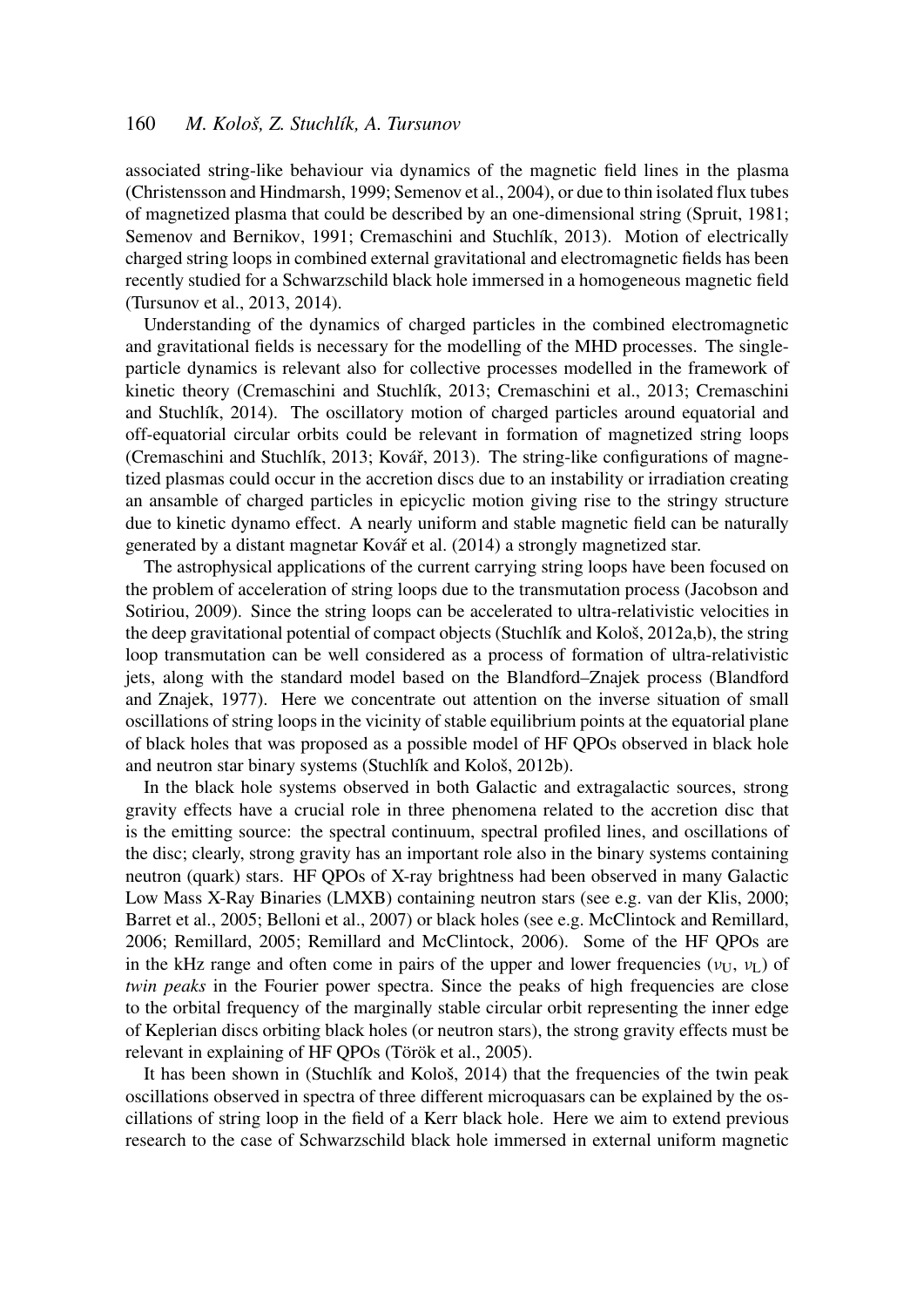field. Assuming small oscillations of a string loop near an equilibrium position corresponding to a minimum of the effective potential, the Hamiltonian of string loop motion can be perturbed with the first order term corresponding to linear harmonic oscillators in two uncoupled radial and vertical orthogonal modes (Stuchlík and Kološ, 2014). The higher order terms correspond to the non-linear phenomena causing coupling of the radial and vertical oscillatory modes and determine transition to chaotic motion through quasi-periodic stages of the oscillatory motion. The frequencies of the radial and vertical harmonic oscillations are relevant also in the quasi-periodic stages of the oscillatory motion (Kološ and Stuchlík, 2013).

#### 2 MODEL OF STRING LOOP OSCILLATIONS

We study a string loop motion in the field of a black hole described by the Schwarzschild metric, characterized by the gravitational mass *M*,

$$
ds^{2} = -A(r) dt^{2} + A^{-1}(r) dr^{2} + r^{2} (d\theta^{2} + \sin^{2} \theta d\phi^{2}), \quad A(r) = 1 - \frac{2M}{r}.
$$
 (1)

We use the geometric units with  $c = G = 1$  and the Schwarzschild coordinates. In order to properly describe the string loop motion, it is useful to use the Cartesian coordinates

$$
x = r\sin(\theta), \quad y = r\cos(\theta). \tag{2}
$$

The string loop is threaded onto an axis of the black hole chosen to be the *y*-axis. Due to the assumed axisymmetry of the string loop motion, one point path can represent whole movement of the string. Trajectory of the string can be represented by a curve in the 2D *x*-*y* plane. The string loop can oscillate, changing its radius in the *x*-*z* plane, while propagating in the *y* direction.

We assume static, axisymmetric and asymptotically uniform magnetic field. Since the Schwarzschild spacetime is flat at spatial infinity only nonzero covariant component of the potential of the electromagnetic field takes the form (Wald, 1974)

$$
A_{\phi} = \frac{B}{2}r^2 \sin^2 \theta = \frac{B}{2}x^2.
$$
 (3)

The symmetries of the considered background gravitational and magnetic fields, corresponding to the  $t$  and  $\phi$  components of the Killing vector, imply the existence of two constants of the motion, namely the string loop energy *E* and the string loop angular momentum *L* (Tursunov et al., 2013, 2014).

Dynamics of an axisymmetric current-carrying string loop in a given axially symmetric and stationary Kerr spacetime in the absence of electromagnetic fields has been discussed in detail in (Jacobson and Sotiriou, 2009; Kološ and Stuchlík, 2013; Stuchlík and Kološ, 2014). In the spherically symmetric spacetime (1) immersed in external magnetic field the Hamiltonian governing the string loop dynamics can be expressed in the form (Tursunov et al., 2013)

$$
H = \frac{1}{2}f(r)P_r^2 + \frac{1}{2r^2}P_\theta^2 - \frac{E^2}{2f(r)} + \frac{V_{\text{eff}}}{2f(r)},
$$
\n(4)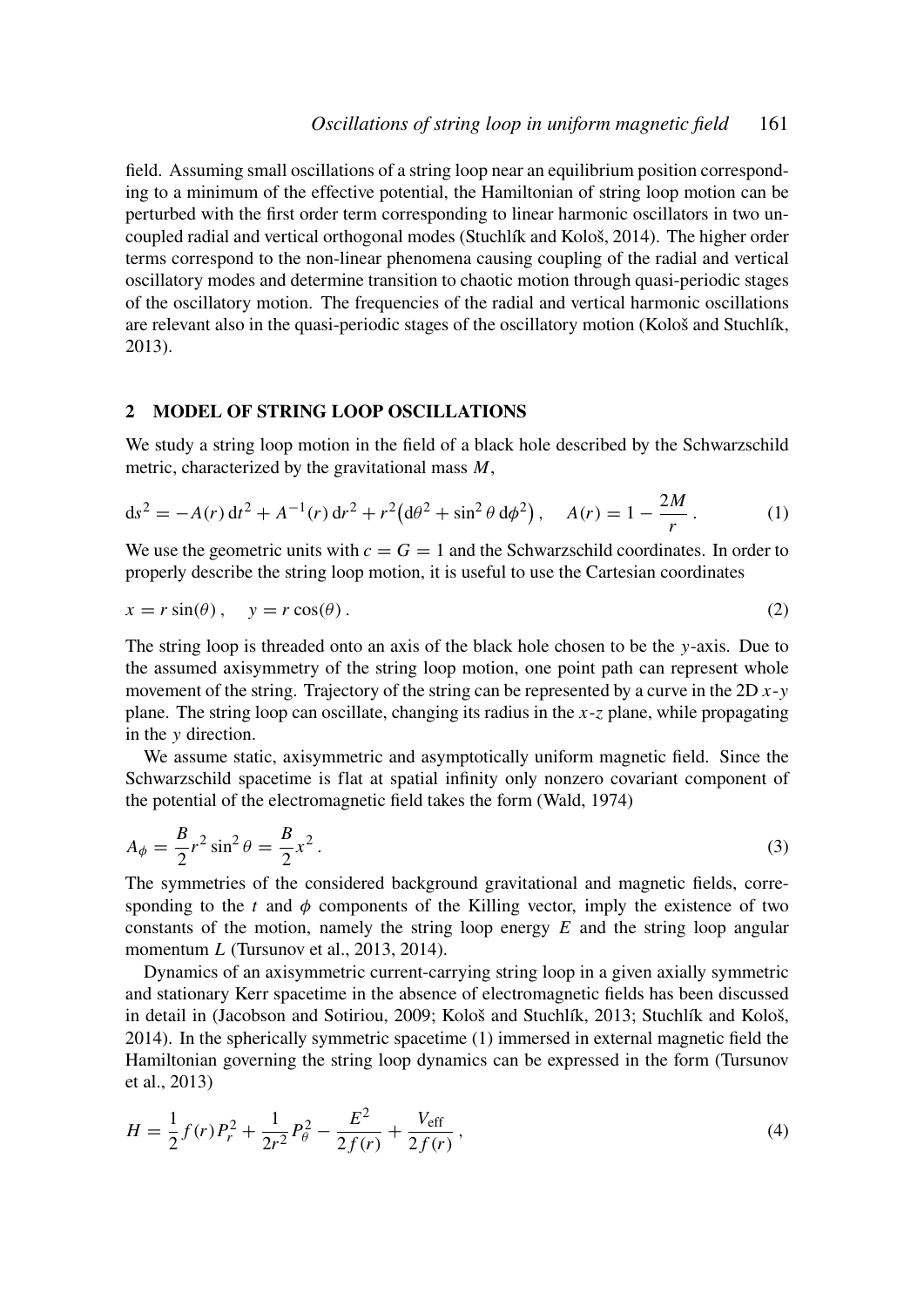with an effective potential for the string loop motion in the combined gravitational and magnetic fields

$$
V_{\text{eff}} = f(r) \left\{ \frac{B^2 x^3}{8} + \left( \frac{\Omega J B}{\sqrt{2}} + \mu \right) x + \frac{J^2}{x} \right\}^2.
$$
 (5)

In accordance with (Jacobson and Sotiriou, 2009), we have introduced new parameters that are conserved during the motion of string loop in the Schwarzschild spacetime combined with the uniform magnetic field,

$$
J^{2} \equiv \frac{j_{\sigma}^{2} + j_{\tau}^{2}}{2}, \quad \omega \equiv -\frac{j_{\sigma}}{j_{\tau}}, \quad \Omega \equiv \frac{-\omega}{\sqrt{1 + \omega^{2}}}, \tag{6}
$$

where the parameters  $j_{\tau}$ ,  $j_{\sigma}$  determines current of the string. The parameter *J* is always positive,  $J > 0$ , the dimensionless parameter  $\omega$  runs in the interval  $-\infty < \omega < \infty$ , and the dimensionless parameter  $\Omega$  varies in the range  $-1 < \Omega < 1$  (Tursunov et al., 2013, 2014).

We shall use for simplicity the dimensionless radial coordinate  $r/M \rightarrow r$ , dimensionless time coordinate  $t/M \to t$ , and we make the rescaling  $E/\mu \to E$  and  $J/\sqrt{\mu} \to J$ .

The equations of motion for  $\mu \in \{r, \theta\}$  are given by the Hamilton equations relating the position 4-vector and 4-momentum of the string loop

$$
\frac{\mathrm{d}X^{\mu}}{\mathrm{d}\zeta} = \frac{\partial H}{\partial P_{\mu}}, \quad \frac{\mathrm{d}P_{\mu}}{\mathrm{d}\zeta} = -\frac{\partial H}{\partial X^{\mu}}.
$$
\n(7)

The properties of the effective potential  $V_{\text{eff}}(r, \theta)$ , (5) were discussed in great details in (Tursunov et al., 2013, 2014), here we give a short overview. The local extrema of the effective potential cannot be located out of the equatorial plane corresponding to  $y = 0$ . Then the extrema of the angular momentum parameter of the string loop correspond to

$$
J = J_{\text{E}\pm}(x; B, \Omega) \equiv \frac{B\Omega x^2(x-1) \mp \sqrt{G}}{2\sqrt{2}(x-3)}
$$
(8)

where

$$
G(x; \Omega, B) = B^2(x-1)^2 x^2 \Omega^2 + B^2(x-3)(3x-5)x^2 + 8(x-3)(x-1).
$$
 (9)

The behaviour of the functions  $J_{E\pm}(x; B, \Omega)$  is discussed in detail in (Tursunov et al., 2013).

There are four different types of the boundaries for string loop motion given by the condition

$$
V_{\text{eff}}(x, y) = E^2 = \text{const.},\tag{10}
$$

for the string loop dynamics in the background constituted by a Schwarzschild BH immersed in an uniform magnetic field. We can distinguish them according to two properties: possibility of the string loop to escape to infinity in the *y*-direction, and possibility to collapse to the black hole. A detailed discussion can be found in (Kološ and Stuchlík, 2010; Tursunov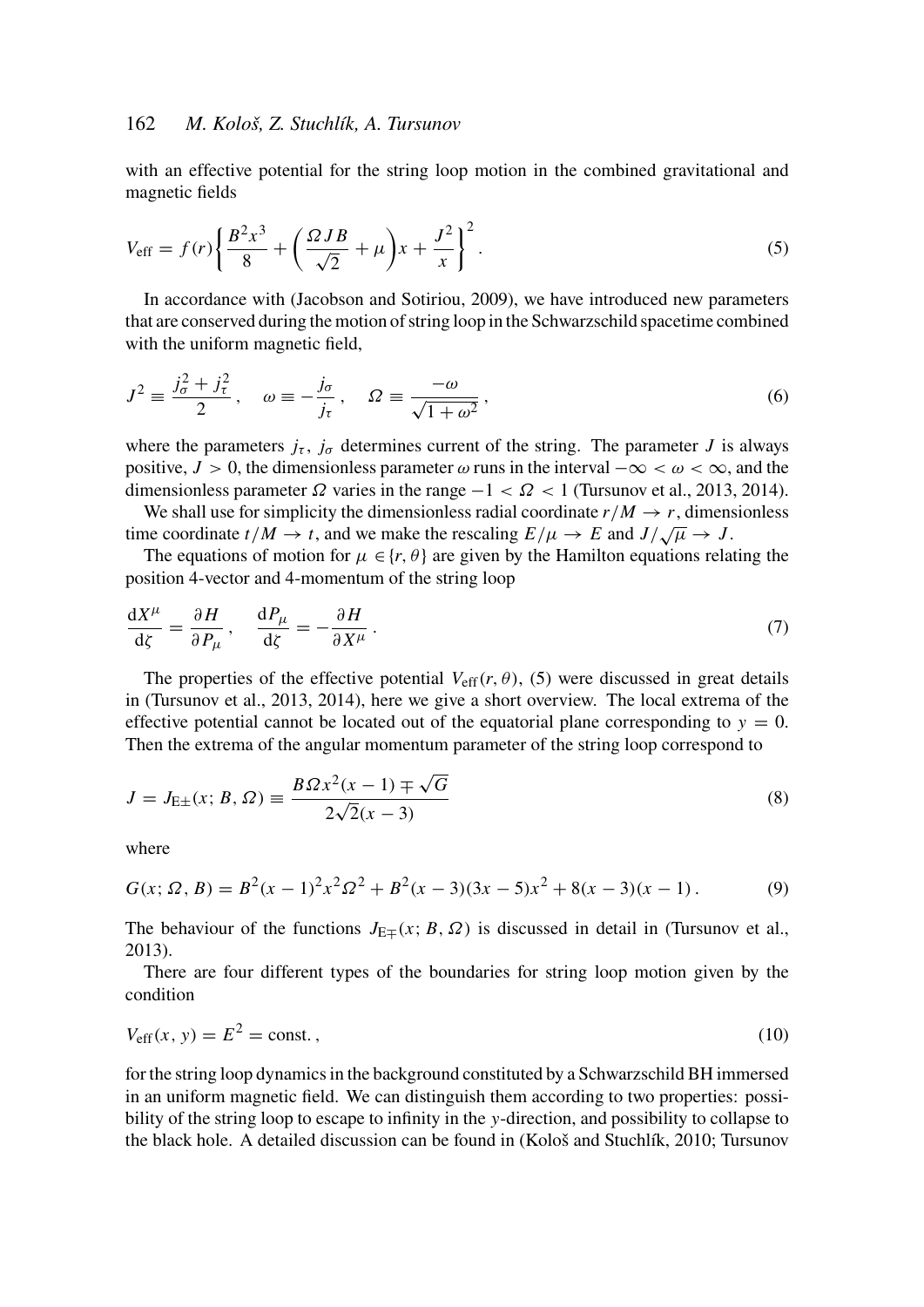

Figure 1. String-loop oscillatory frequencies  $v_r$  (*thin curves*) and  $v_\theta$  (*thick curves*), calculated in case of the Schwarzschild black hole with mass  $M = 10M_{\odot}$  for the absence (*left plot*) and the presence (*right plot*) of external magnetic field. We demonstrate extension of the frequency radial profiles for the complete range of the string loop parameter  $\Omega \in \{-1, 1\}$  for  $B = 0.2$  case (*greyed area*). The  $B = 0$  case is independent of the string loop parameter  $\Omega$ . Due to the symmetry of the uniform magnetic field, the vertical frequency  $v_{\theta}$  is independent of the parameter *B*. The area inside the horizon is *dashed*.

et al., 2013). The first case corresponds to no inner and outer boundary – the string loop can be captured by the black hole or escape to infinity. The second case corresponds to the situation with an outer boundary – the string loop must be captured by the black hole. The third case corresponds to the situation when both inner and outer boundary exist – the string loop is trapped in some region forming a potential "lake" around the black hole. The fourth case corresponds to an inner boundary – the string loop cannot fall into the black hole but it must escape to infinity. For our following discussion only the third case, corresponding to the possibility of the string loop to be trapped in some region, will be relevant.

#### 2.1 Frequency of the radial and vertical harmonic oscillatory modes

The Hamiltonian (4) can be written as a sum of the dynamic and potential parts

$$
H = H_{\rm D} + H_{\rm P} = \frac{1}{2} g^{rr} P_r^2 + \frac{1}{2} g^{\theta \theta} P_{\theta}^2 + H_{\rm P}(r, \theta) \,. \tag{11}
$$

The string loop harmonic oscillations around a stable equilibrium position with fixed coordinates  $r_0$  and  $\theta_0 = \pi/2$  have the locally measured angular frequencies of the radial and vertical oscillatory motion given by (Stuchlík and Kološ, 2014)

$$
\omega_{\rm r}^2 = \frac{1}{g_{rr}} \frac{\partial^2 H_{\rm P}}{\partial r^2} \,, \quad \omega_{\theta}^2 = \frac{1}{g_{\theta\theta}} \frac{\partial^2 H_{\rm P}}{\partial \theta^2} \,. \tag{12}
$$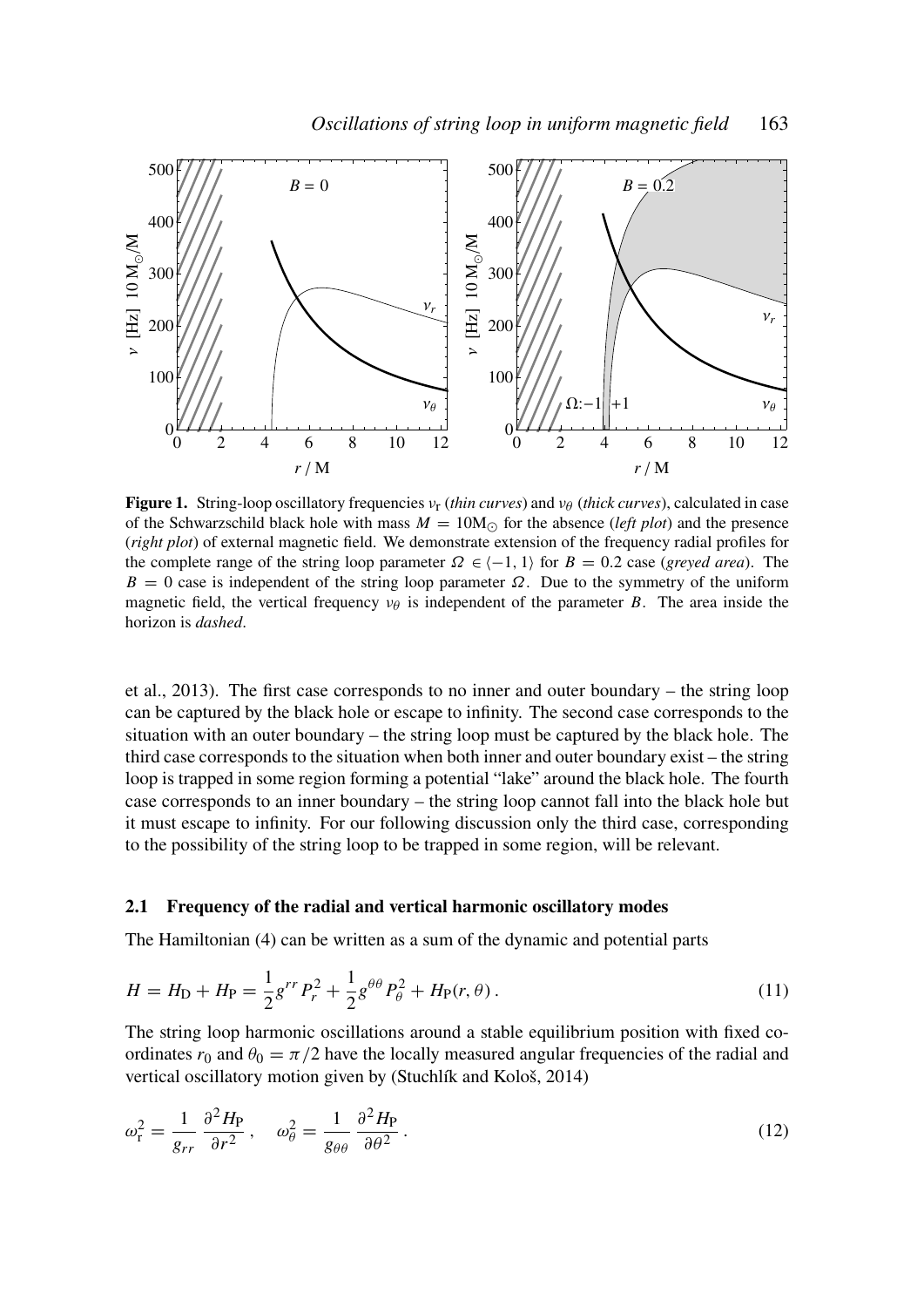The partial derivatives of the potential part of the Hamiltonian are calculated at the local minimum of the energy boundary function (effective potential) at  $r_0$  and  $\theta_0 = \pi/2$  which is governed by the angular momentum parameter *J* of the string loop.

The locally measured angular frequencies are connected with the angular frequencies measured by a distant observer,  $\Omega_{(r,\theta)}$ , by the gravitational redshift transformation (Stuchlík and Kološ, 2014) has the form

$$
\Omega_{(\mathbf{r},\theta)} = \frac{\omega_{(\mathbf{r},\theta)}}{P^t} \,. \tag{13}
$$

If the angular frequencies  $\Omega_{(r,\theta)}$ , or frequencies  $v_{(r,\theta)}$ , are expressed in the physical units, their dimensionless form has to be extended by the factor  $c^3/GM$ . Then the frequencies of the string loop oscillations measured by the distant observers are given by

$$
\nu_{(\mathbf{r},\theta)} = \frac{1}{2\pi} \frac{c^3}{GM} \,\Omega_{(r,\theta)}\,. \tag{14}
$$

This is the same factor as the one occurring in the case of the orbital and epicyclic frequencies of the geodesic motion in the Kerr spacetime (Aliev and Galtsov, 1981; Török and Stuchlík, 2005; Stuchlík and Schee, 2012). The order of magnitude and the mass-scaling of the frequencies of the radial and vertical oscillations are the same for both the currentcarrying string loops and test particles and one can expect that the string loop oscillations could serve as an explanation of the HF QPOs observed in the strong gravity regions of black holes and neutron stars. The angular frequencies of the string loop oscillations related to a distant observer take the following dimensionless form

$$
\Omega_{\rm r}^{2}(r; \Omega, B) = \frac{1}{r^{4}(B^{2}r^{4} + 4\sqrt{2}BJ_{\rm E}r^{2}\Omega + 8J_{\rm E}^{2} + 8r^{2})^{2}}
$$
\n
$$
\times \left[16J_{\rm E}^{2}r^{3}\left(B^{2}r(r^{2} - 6r + 4)(2\Omega^{2} + 1) - 16\right) + 256r^{4} + 16\sqrt{2}BJ_{\rm E}r^{4}\Omega\left(3B^{2}r^{4} - 13B^{2}r^{3} + 4(3B^{2} + 1)r^{2} - 24r + 16\right)\right]^{(15)}
$$
\n
$$
+ r^{4}\left(15B^{4}r^{6} - 62B^{4}r^{5} + 12B^{2}(5B^{2} + 8)r^{4} - 416B^{2}r^{3} - 384r\right)
$$
\n
$$
+ 64r^{6}(6B^{2} + 1) - 128\sqrt{2}BJ_{\rm E}^{3}r^{3}\Omega + 64J_{\rm E}^{4}(3r^{2} - 14r + 12)\right],
$$
\n
$$
\Omega_{\theta}^{2}(r) = \frac{1}{r^{3}},
$$
\n(16)

where the function  $J_E(r; \Omega, B)$  is given by (8). Due to the symmetry of the uniform magnetic field (3), the horizontal frequency  $\Omega_{\theta}^2$  is independent of the effect of magnetic field given by the magnetic intensity parameter *B* and hence also independent of the string parameter Ω.

In the Schwarzschild spacetime without magnetic field, the harmonic oscillations have frequencies (15–16) relative to distant observers given by expressions relatively very simple for both string loops and test particles. In the case of string loops they read (in dimensional form)

$$
\Omega_{\rm r}^2(r) = \frac{3M^2 - 5Mr + r^2}{r^4}, \quad \Omega_{\theta}^2(r) = \frac{M}{r^3},\tag{17}
$$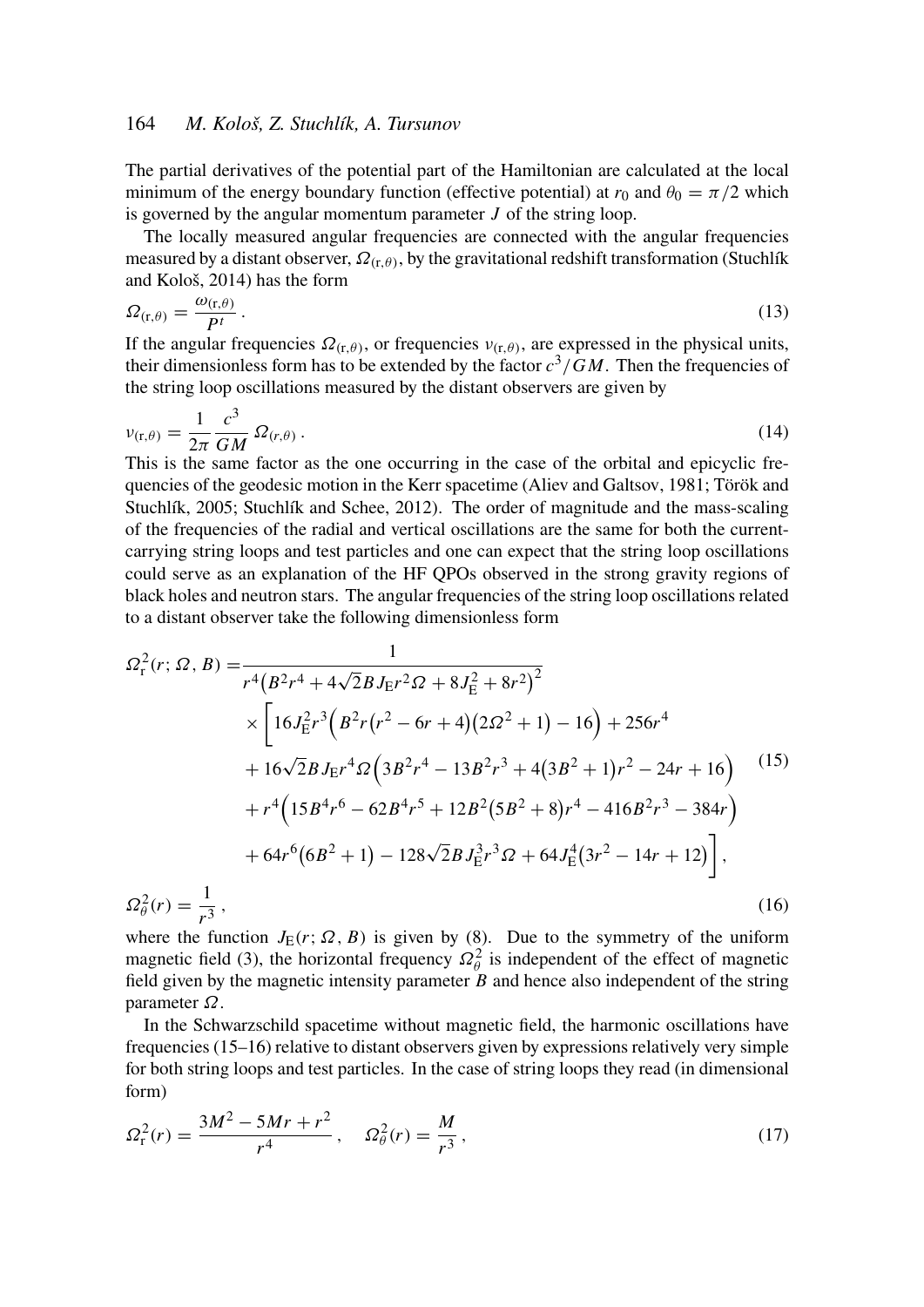while for the epicyclic motion of test particles there is

$$
\Omega_{r(geo)}^2(r) = \frac{M(r - 6M)}{r^4}, \quad \Omega_{\theta(geo)}^2(r) = \frac{M}{r^3}.
$$
\n(18)

It is quite interesting that the latitudinal frequency of the string loop oscillations in the Schwarzschild or other spherically symmetric spacetimes equals to the latitudinal frequency of the epicyclic geodetical motion as observed by distant observers – for details see (Stuchlík and Kološ, 2012b). Therefore, only gravity is responsible for this frequency in both cases.

Dependencies of the radial and vertical frequencies of the string loop harmonic oscillations on the distance from the black hole are illustrated in Fig. 1 for the characteristic values of the magnetic field intensity  $B = 0, 0.2$ . In the Schwarzschild spacetime without magnetic field both the frequencies are independent on the parameter  $\Omega$ , see Fig. 1 (left). In the Schwarzschild spacetime with magnetic field *B*, the range of the radial and vertical frequencies depends on the string-loop parameter  $\Omega$ , and the parameter *B* of the magnetic field. Clearly, the range of allowed frequencies increases with increasing the strength of magnetic field *B* for the full range of the angular momentum parameter  $\Omega$ , see Fig. 1 (right).

#### 3 TWIN HF QPOS IN BLACK HOLE SOURCES

The quasi-periodic character of the motion of string loops trapped in a toroidal space around the equatorial plane of a Schwarzschild black hole suggests interesting astrophysical application related to the HF QPOs observed in binary systems containing a black hole or a neutron star, or in active galactic nuclei. Some of the HF QPOs come in pairs of the upper and lower frequencies ( $v_{\text{U}}$ ,  $v_{\text{U}}$ ) of *twin peaks* in the Fourier power spectra. Since the peaks of high frequencies are close to the orbital frequency of the marginally stable circular orbit representing the inner edge of Keplerian discs orbiting black holes (or neutron stars), the strong gravity effects must be relevant in explaining HF QPOs (Török et al., 2005). Usually, the Keplerian orbital and epicyclic (radial and latitudinal) frequencies of geodetical circular motion (Török and Stuchlík, 2005; Kotrlová et al., 2008; Stuchlík and Kotrlová, 2009) are assumed in models explaining the HF QPOs in both black hole and neutron star systems.

Before the twin peak HF QPOs have been discovered in microquasars (first by Strohmayer, 2001), and the 3:2 ratio pointed out, (Kluzniak and Abramowicz, 2001) suggested on theoretical grounds that these QPOs should have rational ratios, because of the resonances in oscillations of nearly Keplerian accretion disks; see also (Aliev and Galtsov, 1981). It seems that the resonance hypothesis is now well supported by observations, and the 3:2 ratio ( $2v_U = 3v_L$ ) is seen most often in twin peak OPOs in the LMXB containing black holes (microquasars). Here we concentrate on the case of 3:2 frequency ratio oscillations observed in three microquasars, GRO 1655-40, XTE 1550-564 and GRS 1915+105, that were discussed in recent literature (Török et al., 2011).

Unfortunately, neither of the recently discussed models based on geodesic oscillatory motion is able to explain the HF QPOs in all the microquasars (Török et al., 2011). Therefore, it is of some relevance to let the string loop oscillations, characterized by their radial and vertical (latitudinal) frequencies, to enter the play, as these frequencies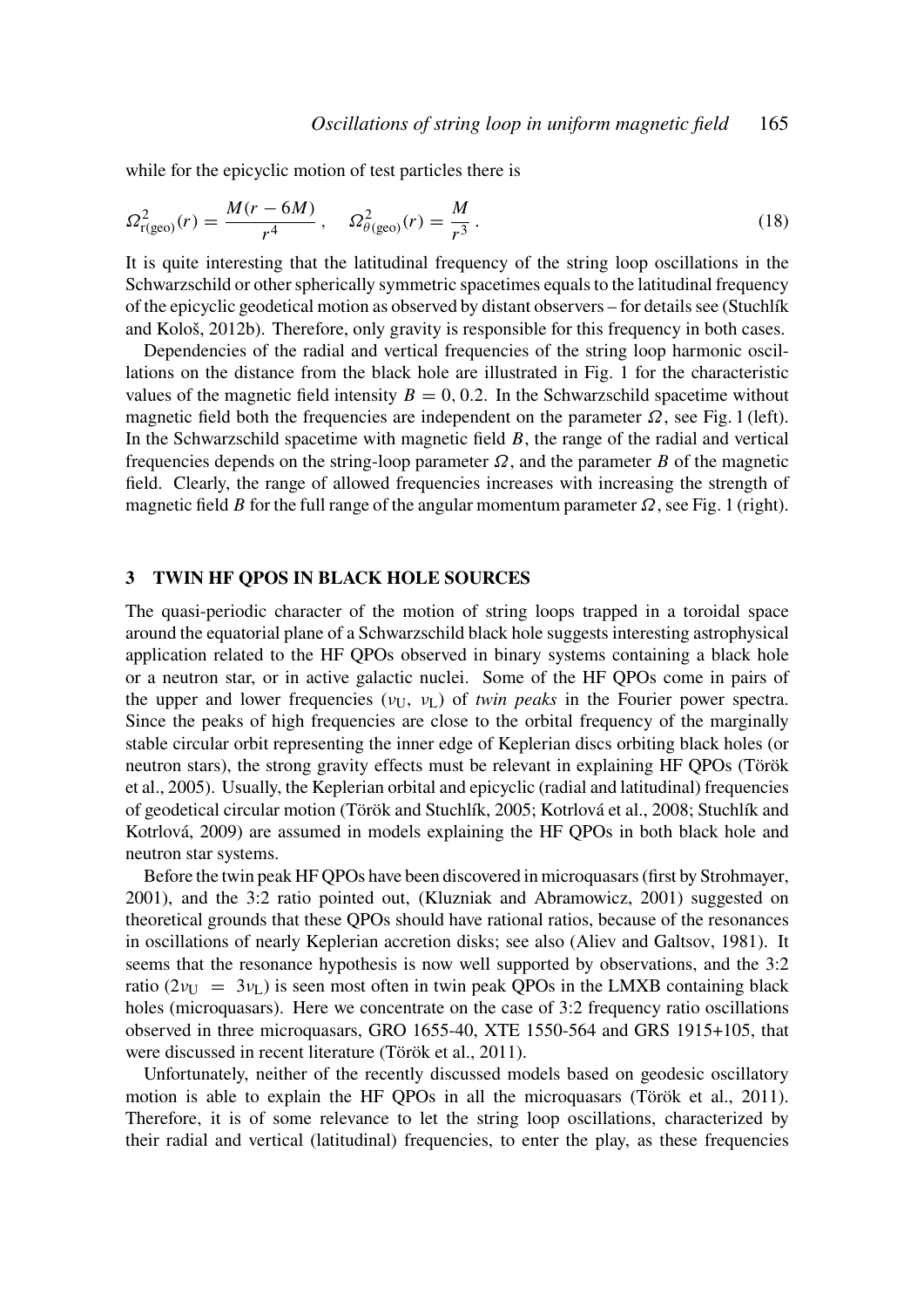

Figure 2. The upper string-loop oscillation frequency  $v_U$  at the 3:2 or 2:3 resonance radii, calculated in the framework of the string-loop model with maximal range of the string-loop parameter  $\Omega$  as a function of the black hole mass for typical values of magnetic field  $B = 0, 0.05, 0.2, 0.5,$  and compared to the mass-limits obtained from observations of the three microquasars GRO 1655-40, XTE 1550-564, GRG 1915-105 independent of HF QPO observation and depicted by the horizontal thick lines. Hatched areas cover the whole interval of  $\Omega \in \{-1, 1\}$ . The vertical red hatch corresponds to the 3:2 frequency ratio  $v_{\theta}/v_{r}$ , while the horizontal blue hatch corresponds to the 2:3 frequency ratio. The frequency  $v_{\text{U}}$  can appear in both 3:2 or 2:3 resonance radii.

are comparable to the epicyclic geodetical frequencies, but slightly different, enabling thus some relevant corrections to the predictions of the models based on the geodetical epicyclic frequencies  $v_{\theta}$ ,  $v_{\text{r}}$ . We again keep the assumption of the resonance phenomena occurring in the oscillatory motion. The resonant phenomena (parametric or forced) are discussed in standard textbooks (Landau and Lifshitz, 1969; Nayfeh and Mook, 1979), discussion of their relevance to the accretion phenomena can be found, e.g. in (Stuchlík et al., 2013).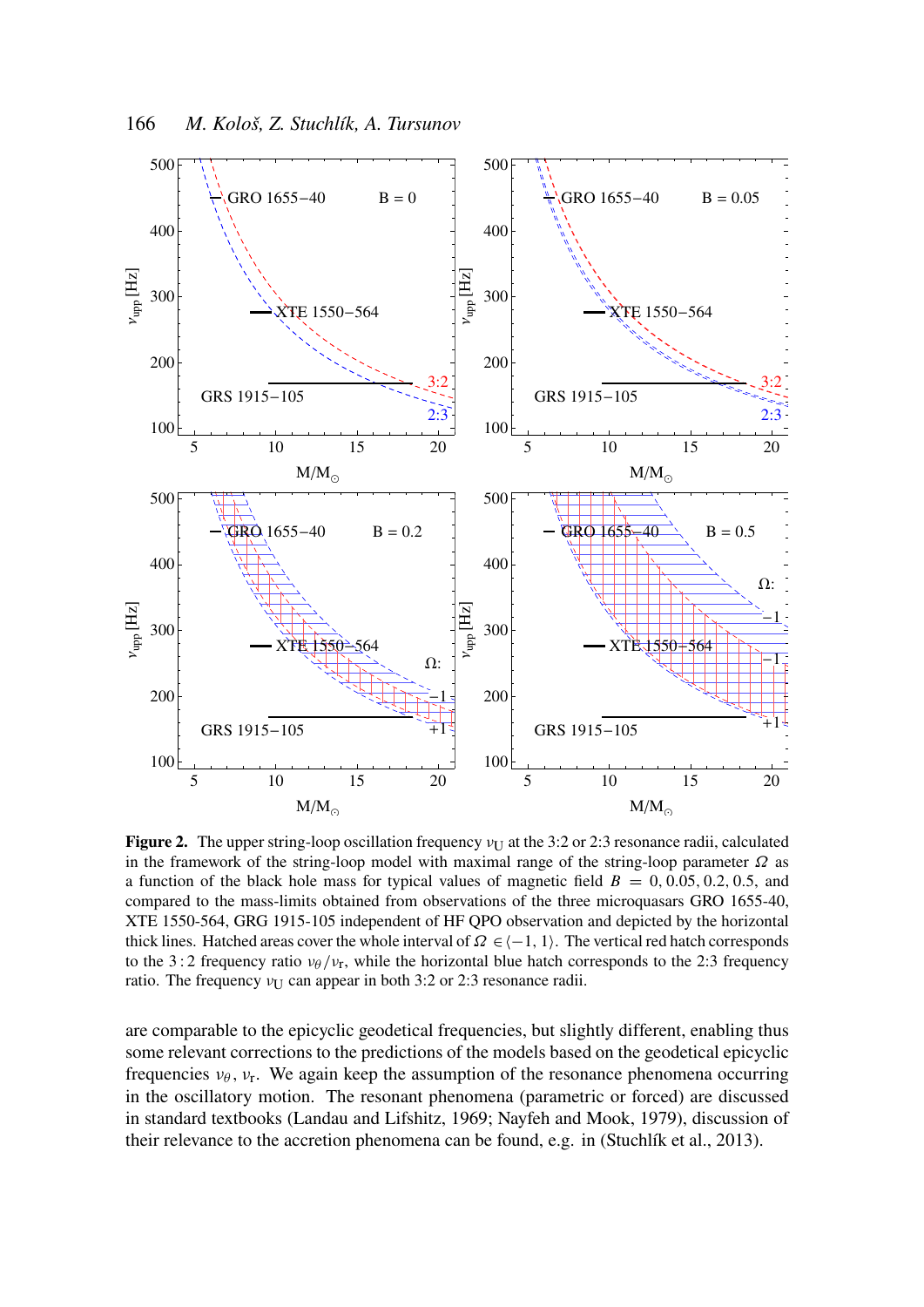We can assume applicability of the parametric resonance, discussed in (Landau and Lifshitz, 1969), focusing attention to the case of the frequency ratios  $v_\theta$ :  $v_r = 3:2$  or  $v_{\theta}$ :  $v_r = 2:3$ , as the observed values of the twin HF QPO frequencies for GRO 1655-40, XTE 1550-564 and GRS 1915+105 sources show clear ratio

$$
\nu_{\mathbf{U}} : \nu_{\mathbf{L}} = 3:2 \tag{19}
$$

for the upper  $v_U$  and lower  $v_L$  frequencies. We identify directly the frequencies  $v_U$ ,  $v_L$  with  $v_{\theta}$ ,  $v_{\rm r}$  or  $v_{\rm r}$ ,  $v_{\theta}$  frequencies. In contrast to the resonance epicyclic model, the string loop oscillation model allows both frequency ratios

$$
\nu_{\theta} : \nu_{r} = 3 : 2, \quad \nu_{\theta} : \nu_{r} = 2 : 3. \tag{20}
$$

Since  $r_{3:2} < r_{2:3}$ , we call the first resonance radius, where  $v_{\theta}$  :  $v_r = 3:2$ , the inner one, and the second resonance radius, where  $\nu_{\theta}$  :  $\nu_{r} = 2:3$ , the outer one.

For the fixed magnetic field *B* and fixed string loop parameter  $\omega$  the upper frequency of the twin HF QPOs can be given as a function of the black hole mass *M*. If the black hole mass is restricted by independent observations, as is usually the case, we can obtain some restrictions on the string-loop resonant oscillations model, as illustrated in Fig. 2, where the situation is demonstrated for some values of magnetic field  $B = 0$ , 0.05, 0.2, 0.5. One can see from these plots that the string loop model can well fit the HF QPOs in GRO 1655-40 and GRS 1915-105 sources and gives the limitation on the magnetic field strength. However the observed frequencies for given mass are always lower then the frequencies given by the string loop model. Despite the fact that the parameter  $\Omega$  widens the frequency range of vertical oscillations, increasing of the magnetic field *B* implies again increasing frequencies. In other words, for any set of parameters of the model there is no possibility to decrease the frequencies of the string loop oscillations by the parameter of magnetic field *B* which leads to opposite result than required. In particular the results show that in order to fit all the sources with one model, it is not enough to consider the spherically symmetric black holes with the uniform magnetic field, i.e. a mechanism of decreasing of string loop frequencies is necessary. The role of such a mechanism can play, e.g. the rotation of the black hole, which has been already tested in our previous papers. Other possibility, is to consider more complex configuration of the magnetic field. Preliminary results with the dipole magnetic field configuration shows that the string loop model can explain the observed HF QPOs and allows us to predict the magnetic field intensities in the vicinity of testing sources. More detailed discussion about the oscillations of the string loop near the black hole embedded in an external dipole magnetic field will be given in a future work.

#### 4 CONCLUSIONS

We have calculated the frequencies of the radial and vertical string-loop oscillations in the field of a Schwarzschild black hole immersed in an uniform magnetic field. Unfortunately, it turns out that the effect of the magnetic field is opposite to our expectations and the frequencies obtained by our model in given configuration cannot explain the observed data for all the microquasars GRS 1915+105, XTE 1550-564, GRO 1655-40, see Fig. 2. Clearly, rotation of the black hole is necessary to explain all the observed frequencies in the microquasars by the string loop oscillations (Stuchlík and Kološ, 2014).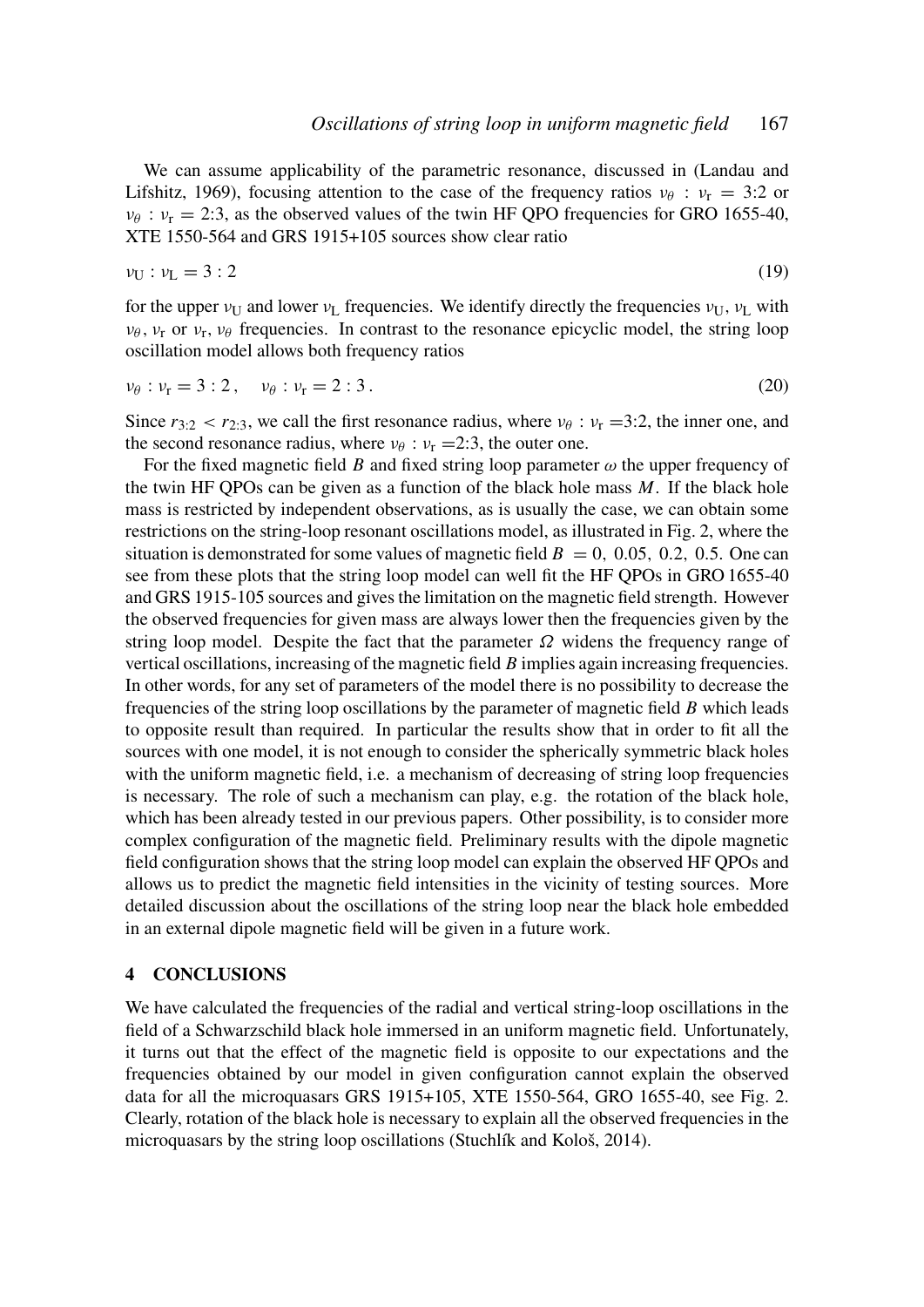#### ACKNOWLEDGEMENTS

The authors would like to thank the EU grant Synergy CZ.1.07/2.3.00/20.0071, and the internal student grant SGS/23/2013 of the Silesian University. ZS and MK thank the Albert Einstein Centre for gravitation and astrophysics supported by the Czech Science Foundation No. 14-37086G.

#### **REFERENCES**

- Aliev, A. N. and Galtsov, D. V. (1981), Radiation from relativistic particles in nongeodesic motion in a strong gravitational field, *General Relativity and Gravitation*, 13, pp. 899–912.
- Barret, D., Olive, J.-F. and Miller, M. C. (2005), An abrupt drop in the coherence of the lower kHz quasi-periodic oscillations in 4U 1636-536, *Monthly Notices of the Royal Astronomical Society* , 361, pp. 855–860, arXiv: astro-ph/0505402.
- Belloni, T., Méndez, M. and Homan, J. (2007), On the kHz QPO frequency correlations in bright neutron star X-ray binaries, *Monthly Notices of the Royal Astronomical Society* , 376, pp. 1133– 1138, arXiv: astro-ph/0702157.
- Blandford, R. D. and Znajek, R. L. (1977), Electromagnetic extraction of energy from Kerr black holes, *Monthly Notices of the Royal Astronomical Society* , 179, pp. 433–456.
- Christensson, M. and Hindmarsh, M. (1999), Magnetic fields in the early universe in the string approach to MHD, *Phys. Rev. D* , 60(6), 063001, arXiv: astro-ph/9904358.
- Cremaschini, C. and Stuchlík, Z. (2013), Magnetic loop generation by collisionless gravitationally bound plasmas in axisymmetric tori, *Phys. Rev. E* , 87(4), 043113.
- Cremaschini, C. and Stuchlík, Z. (2014), Transition from gas to plasma kinetic equilibria in gravitating axisymmetric structures, *Physics of Plasmas*, 21(4), 042902.
- Cremaschini, C., Stuchlík, Z. and Tessarotto, M. (2013), Kinetic theory of quasi-stationary collisionless axisymmetric plasmas in the presence of strong rotation phenomena, *Physics of Plasmas*, 20(5), p. 052905.
- Frolov, A. V. and Larsen, A. L. (1999), Chaotic scattering and capture of strings by a black hole, *Classical and Quantum Gravity*, 16, pp. 3717–3724, arXiv: gr-qc/9908039.
- Jacobson, T. and Sotiriou, T. P. (2009), String dynamics and ejection along the axis of a spinning black hole, *Phys. Rev. D* , 79(6), 065029, arXiv: 0812.3996.
- Kluzniak, W. and Abramowicz, M. A. (2001), The physics of kHz QPOs—strong gravity's coupled anharmonic oscillators, *ArXiv Astrophysics e-prints*, arXiv: astro-ph/0105057.
- Kološ, M. and Stuchlík, Z. (2010), Current-carrying string loops in black-hole spacetimes with a repulsive cosmological constant, *Phys. Rev. D* , 82(12), 125012, arXiv: 1103.4005.
- Kološ, M. and Stuchlík, Z. (2013), Dynamics of current-carrying string loops in the Kerr nakedsingularity and black-hole spacetimes, *Phys. Rev. D* , 88(6), 065004, arXiv: 1309.7357.
- Kotrlová, A., Stuchlík, Z. and Török, G. (2008), Quasiperiodic oscillations in a strong gravitational field around neutron stars testing braneworld models, *Classical and Quantum Gravity*, 25(22), 225016, arXiv: 0812.0720.
- Kovář, J. (2013), Spiral motion formation in astrophysics, *European Physical Journal Plus*, 128, p. 142.
- Kovář, J., Slaný, P., Cremaschini, C., Stuchlík, Z., Karas, V. and Trova, A. (2014), Electrically charged matter in rigid rotation around magnetized black hole, *Phys. Rev. D* , 90(4), 044029, arXiv: 1409.0418.
- Landau, L. D. and Lifshitz, E. M. (1969), *Mechanics*, Oxford: Pergamon Press.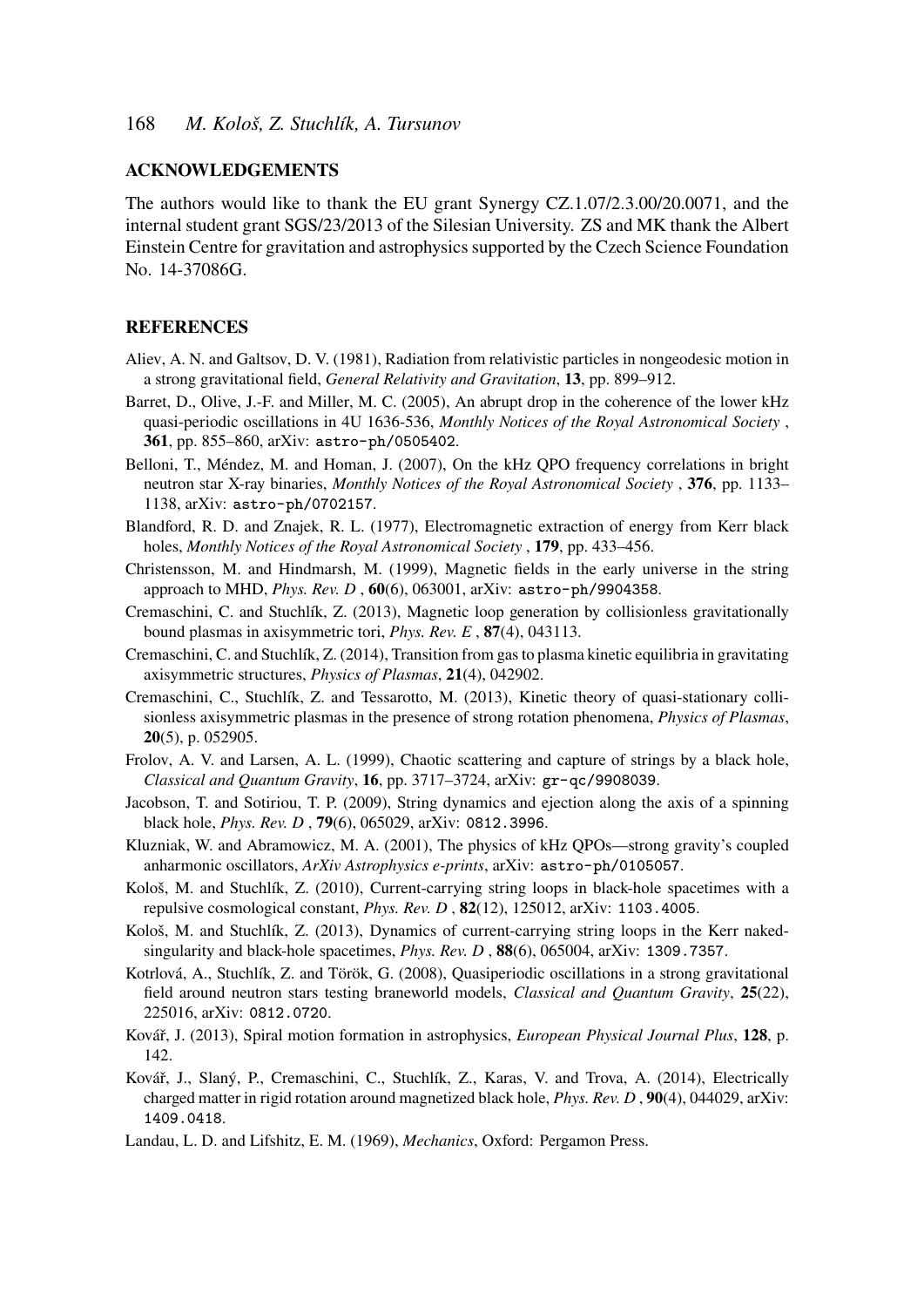- Larsen, A. L. (1994), Chaotic string-capture by black hole, *Classical and Quantum Gravity*, 11, pp. 1201–1210, arXiv: hep-th/9309086.
- McClintock, J. E. and Remillard, R. A. (2006), Black hole binaries, in W. H. G. Lewin and M. van der Klis, editors, *Compact stellar X-ray sources*, pp. 157–213, Cambridge University Press.
- Nayfeh, A. H. and Mook, D. T. (1979), Nonlinear oscillations, in *Nonlinear oscillations , by Nayfeh, Ali Hasan;Mook, Dean T. New York : Wiley, c1979.*, Wiley, New York.
- Remillard, R. A. (2005), X-ray spectral states and high-frequency QPOs in black hole binaries, *Astronomische Nachrichten*, 326, pp. 804–807, arXiv: astro-ph/0510699.
- Remillard, R. A. and McClintock, J. E. (2006), Active X-ray States of Black Hole Binaries: Current Overview, in *American Astronomical Society Meeting Abstracts*, volume 38 of *Bulletin of the American Astronomical Society*, p. 903.
- Semenov, V., Dyadechkin, S. and Punsly, B. (2004), Simulations of Jets Driven by Black Hole Rotation, *Science*, 305, pp. 978–980, arXiv: astro-ph/0408371.
- Semenov, V. S. and Bernikov, L. V. (1991), Magnetic flux tubes Nonlinear strings in relativistic magnetohydrodynamics, *Astrophysics and Space Science* , 184, pp. 157–166.
- Spruit, H. C. (1981), Equations for thin flux tubes in ideal MHD, *Astronomy and Astrophysics* , 102, pp. 129–133.
- Strohmayer, T. E. (2001), Discovery of a 450 Hz QPO from the Microquasar GRO J1655-40 with RXTE, *ArXiv Astrophysics e-prints*, arXiv: astro-ph/0104487.
- Stuchlík, Z. and Kološ, M. (2012a), Acceleration of string loops in the Schwarzschild-de Sitter geometry, *Phys. Rev. D* , 85(6), 065022, arXiv: 1206.5658.
- Stuchlík, Z. and Kološ, M. (2012b), String loops in the field of braneworld spherically symmetric black holes and naked singularities, *Journal of Cosmology and Astroparticle Physics* , 10, 008, arXiv: 1309.6879.
- Stuchlík, Z. and Kološ, M. (2014), String loops oscillating in the field of Kerr black holes as a possible explanation of twin high-frequency quasiperiodic oscillations observed in microquasars, *Phys. Rev. D* , 89(6), 065007, arXiv: 1403.2748.
- Stuchlík, Z. and Kotrlová, A. (2009), Orbital resonances in discs around braneworld Kerr black holes, *General Relativity and Gravitation*, 41, pp. 1305–1343, arXiv: 0812.5066.
- Stuchlík, Z., Kotrlová, A. and Török, G. (2013), Multi-resonance orbital model of high-frequency quasi-periodic oscillations: possible high-precision determination of black hole and neutron star spin, *Astronomy and Astrophysics* , 552, A10, arXiv: 1305.3552.
- Stuchlík, Z. and Schee, J. (2012), Observational phenomena related to primordial Kerr superspinars, *Classical and Quantum Gravity*, 29(6), 065002.
- Török, G., Abramowicz, M. A., Kluźniak, W. and Stuchlík, Z. (2005), The orbital resonance model for twin peak kHz quasi periodic oscillations in microquasars, *Astronomy and Astrophysics* , 436, pp. 1–8.
- Török, G., Kotrlová, A., Šrámková, E. and Stuchlík, Z. (2011), Confronting the models of 3:2 quasiperiodic oscillations with the rapid spin of the microquasar GRS 1915+105, *Astronomy and Astrophysics* , 531, A59, arXiv: 1103.2438.
- Török, G. and Stuchlík, Z. (2005), Radial and vertical epicyclic frequencies of Keplerian motion in the field of Kerr naked singularities. Comparison with the black hole case and possible instability of naked-singularity accretion discs, *Astronomy and Astrophysics* , 437, pp. 775–788, arXiv: astro-ph/0502127.
- Tursunov, A., Kološ, M., Ahmedov, B. and Stuchlík, Z. (2013), Dynamics of an electric currentcarrying string loop near a Schwarzschild black hole embedded in an external magnetic field, *Phys. Rev. D* , 87(12), 125003.